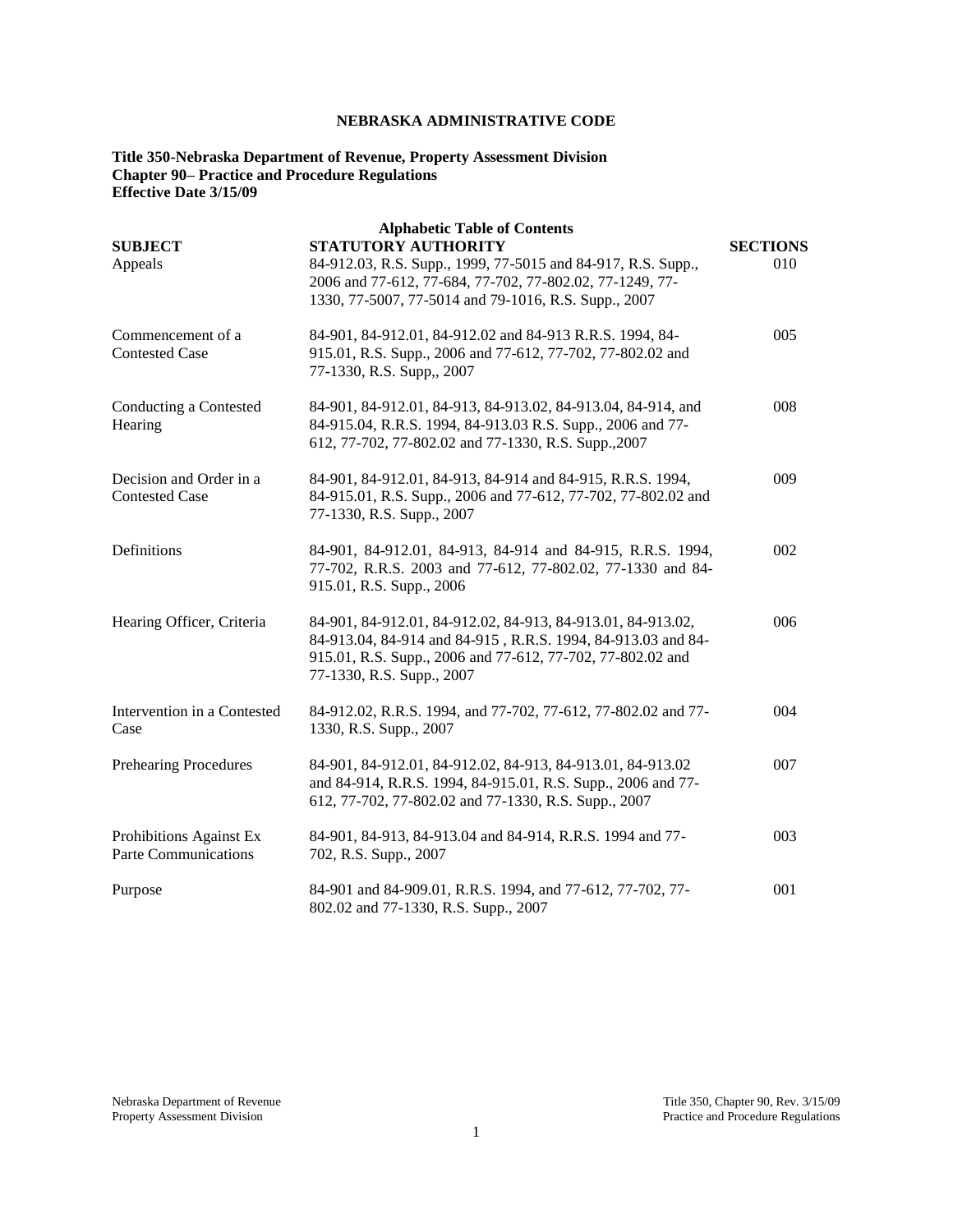| <b>Numerical Table of Contents</b><br>STATUTORY AUTHORITY<br><b>SUBJECT</b><br><b>SECTIONS</b> |                                                                                                                                                                                                                        |     |  |
|------------------------------------------------------------------------------------------------|------------------------------------------------------------------------------------------------------------------------------------------------------------------------------------------------------------------------|-----|--|
| Purpose                                                                                        | 84-901 and 84-909.01, R.R.S. 1994, and 77-612, 77-702, 77-<br>802.02 and 77-1330, R.S. Supp., 2007                                                                                                                     | 001 |  |
| Definitions                                                                                    | 84-901, 84-912.01, 84-913, 84-914 and 84-915, R.R.S. 1994,<br>77-702, R.R.S. 2003 and 77-612, 77-802.02, 77-1330 and 84-<br>915.01, R.S. Supp., 2006                                                                   | 002 |  |
| Prohibitions Against Ex<br><b>Parte Communications</b>                                         | 84-901, 84-913, 84-913.04 and 84-914, R.R.S. 1994 and 77-<br>702, R.S. Supp., 2007                                                                                                                                     | 003 |  |
| Intervention in a Contested<br>Case                                                            | 84-912.02, R.R.S. 1994, and 77-702, 77-612, 77-802.02 and 77-<br>1330, R.S. Supp., 2007                                                                                                                                | 004 |  |
| Commencement of a<br><b>Contested Case</b>                                                     | 84-901, 84-912.01, 84-912.02 and 84-913 R.R.S. 1994, 84-<br>915.01, R.S. Supp., 2006 and 77-612, 77-702, 77-802.02 and<br>77-1330, R.S. Supp., 2007                                                                    | 005 |  |
| Hearing Officer, Criteria                                                                      | 84-901, 84-912.01, 84-912.02, 84-913, 84-913.01, 84-913.02,<br>84-913.04, 84-914 and 84-915, R.R.S. 1994, 84-913.03 and 84-<br>915.01, R.S. Supp., 2006 and 77-612, 77-702, 77-802.02 and<br>77-1330, R.S. Supp., 2007 | 006 |  |
| <b>Prehearing Procedures</b>                                                                   | 84-901, 84-912.01, 84-912.02, 84-913, 84-913.01, 84-913.02<br>and 84-914, R.R.S. 1994, 84-915.01, R.S. Supp., 2006 and 77-<br>612, 77-702, 77-802.02 and 77-1330, R.S. Supp., 2007                                     | 007 |  |
| Conducting a Contested<br>Hearing                                                              | 84-901, 84-912.01, 84-913, 84-913.02, 84-913.04, 84-914, and<br>84-915.04, R.R.S. 1994, 84-913.03 R.S. Supp., 2006 and 77-<br>612, 77-702, 77-802.02 and 77-1330, R.S. Supp., 2007                                     | 008 |  |
| Decision and Order in a<br><b>Contested Case</b>                                               | 84-901, 84-912.01, 84-913, 84-914 and 84-915, R.R.S. 1994,<br>84-915.01, R.S. Supp., 2006 and 77-612, 77-702, 77-802.02 and<br>77-1330, R.S. Supp., 2007                                                               | 009 |  |
| Appeals                                                                                        | 84-912.03, R.S. Supp., 1999, 77-5015 and 84-917, R.S. Supp.,<br>2006 and 77-612, 77-684, 77-702, 77-802.02, 77-1249, 77-<br>1330, 77-5007, 77-5014 and 79-1016, R.S. Supp., 2007                                       | 010 |  |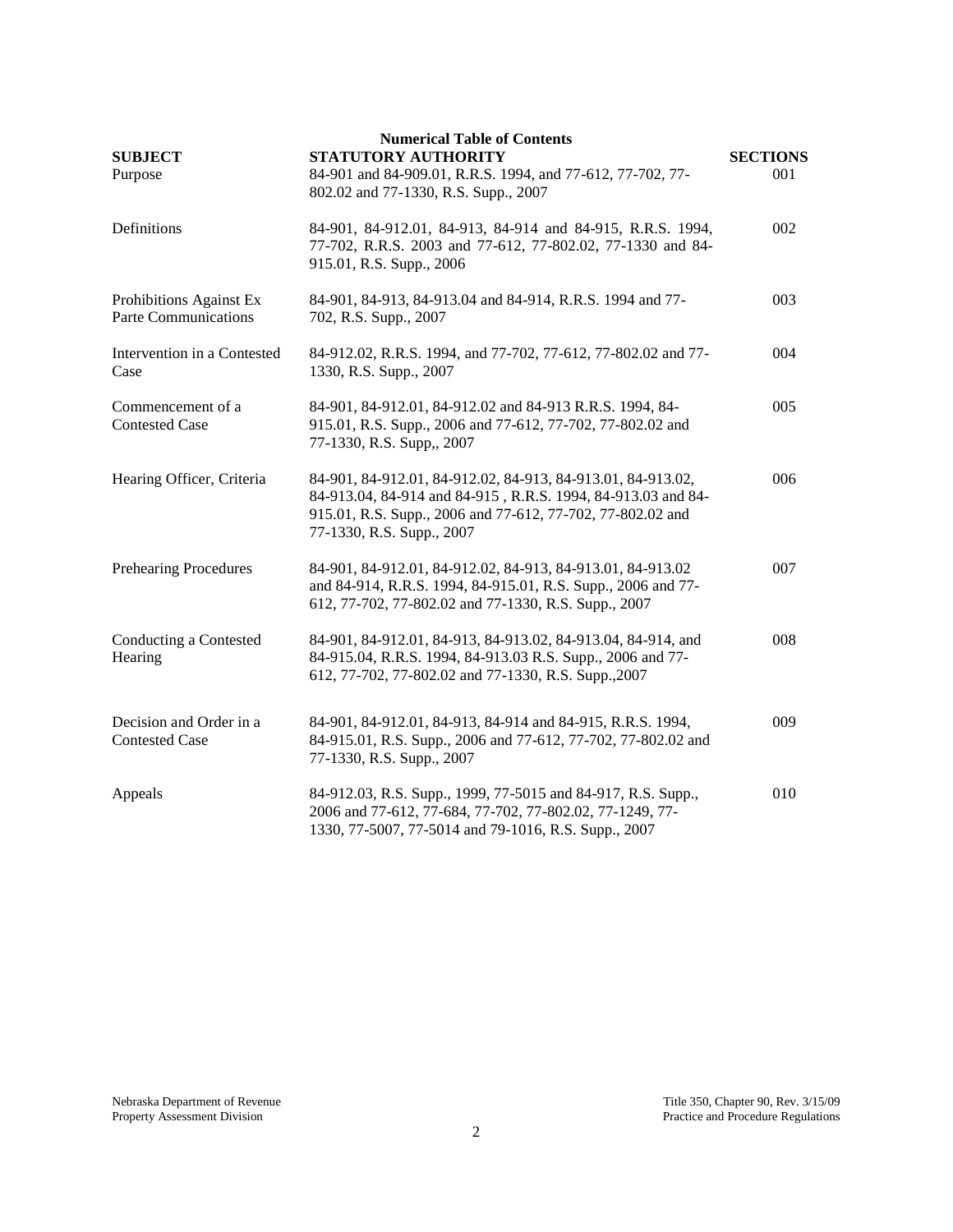# **Title 350 - Nebraska Department of Revenue, Property Assessment Division Chapter 90 – Practice and Procedure Regulations**

### REG-90-001 PURPOSE

001.01 The scope and purpose of these regulations is to set forth the procedures to be used and followed in the administrative adjudication of contested cases before the Tax Commissioner or his or her designate. The procedures contained in these regulations shall apply to all matters heard by the Tax Commissioner or his or her designate, with the exception of protests filed by assessors relating to the inclusion of data in the sales file. The procedures relating to the sales file protest process, including notice and hearing, are contained in Sales File Regulations, Chapter 12.

(Neb. Rev. Stat. Sections 84-901 and 84-909.01, R.R.S. 1994, and Neb. Rev. Stat. Sections 77-612, 77-702, 77-802.02 and 77-1330, R.S. Supp., 2007.)

### REG-90-002 DEFINITIONS

002.01 Contested case shall mean a proceeding before the Department of Revenue in which the legal rights, duties, or privileges of specific parties are required by law or constitutional right to be determined after a hearing before the Tax Commissioner or his or her designate.

002.02 Corrective order shall mean an order of the Tax Commissioner requiring a county or county assessor to institute measures to comply with the Nebraska Constitution, and statutes, and the rules, regulations, manuals and directives of the Tax Commissioner.

002.03 Ex Parte communication shall mean an oral or written communication which is not on the record in a contested case with respect to which reasonable notice to all parties was not given. Ex parte communications shall not include:

002.03A Communications which do not pertain to the merits of the case;

002.03B Communications required for the disposition of ex parte matters as authorized by law;

002.03C Communications in a rulemaking proceeding; and

002.03D Communications to which all parties have given consent.

002.04 Hearing officer shall mean the person or persons conducting a hearing, contested case or other proceeding pursuant to the Administrative Procedure Act, whether designated as the presiding officer, administrative law judge, or some other title designation.

002.05 Invalidate shall mean to suspend or revoke the assessor's certificate held by a certificate holder for a period of five years.

002.06 Party means the person by or against whom a contested case is brought or a person allowed to intervene in a contested case.

002.07 Person shall mean any individual, organization, corporation, body politic, county or city official, society, community, the public generally, individual, partnership, or association.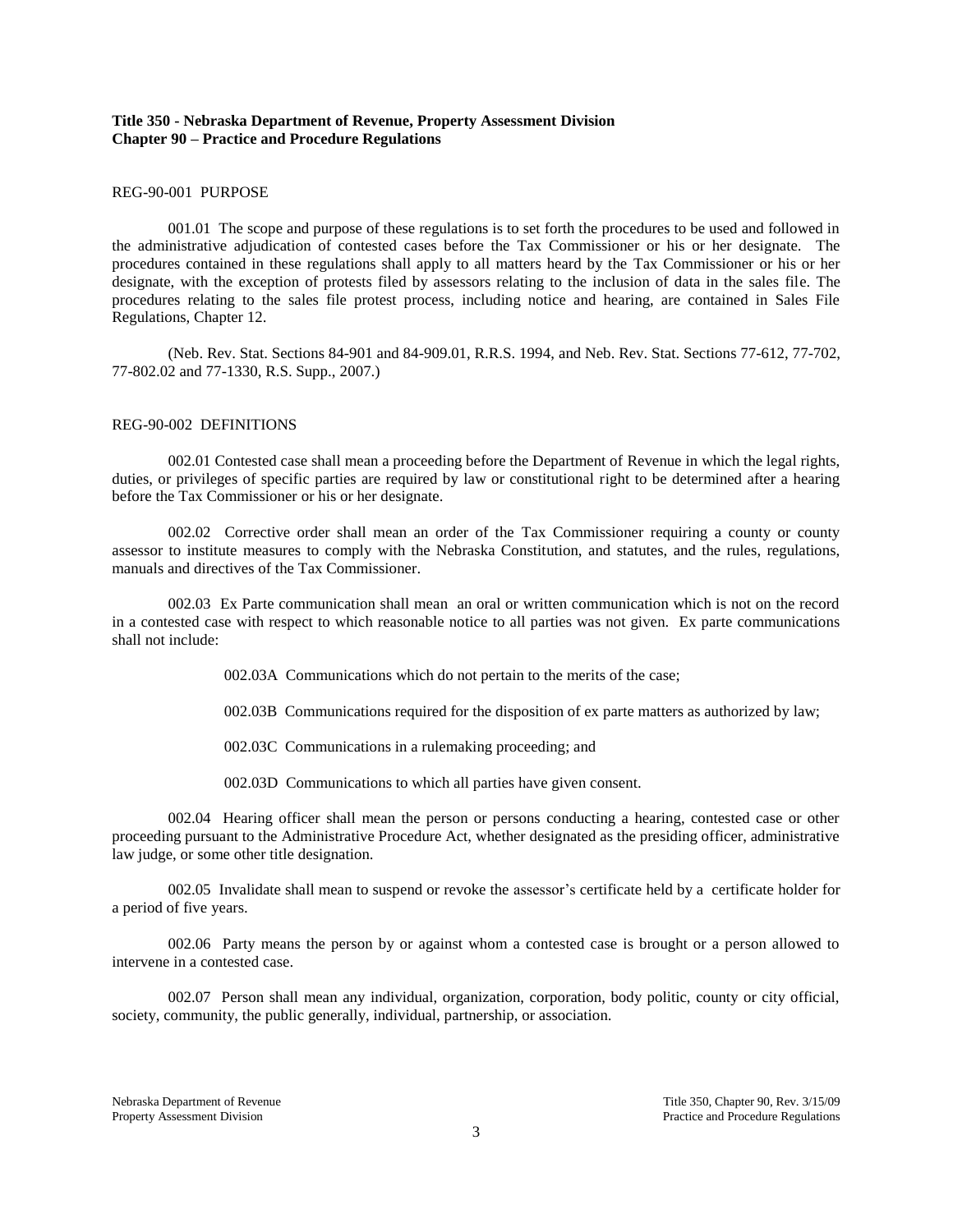002.08 Petition means the initial document filed by or with the Tax Commissioner that sets forth a claim and request for Department action.

002.09 Tax Commissioner or his or her authorized representative and Department shall mean the Department of Revenue unless the context requires otherwise.

002.10 Revocation shall mean to invalidate the assessor's certificate of a certificate holder and render the certificate holder ineligible to hold office for a period of five (5) years.

002.11 Suspend shall mean to cause a temporary interruption, not exceeding five (5) years, in duration of the assessment function of a county or the validity of an assessor's certificate.

(Neb. Rev. Stat. Sections 84-901, 84-912.01, 84-913, 84-914 and 84-915, R.R.S. 1994, Neb. Rev. Stat. Section 84-915.01, R.S. Supp., 2006 and Neb. Rev. Stat. Sections 77-612, 77-702, 77-802.02 and 77-1330, R.S. Supp., 2007.)

#### REG-90-003 PROHIBITIONS AGAINST EX PARTE COMMUNICATIONS

003.01 Prohibitions; when applicable. The prohibitions found in this section shall apply beginning at the time notice for hearing is given.

003.02 Prohibitions; to whom applicable.

003.02A Parties and public. No party in a contested case or other person outside the Department having an interest in the contested case shall make or knowingly cause to be made an ex parte communication to the Tax Commissioner, hearing officer or Department employee who is or may reasonably be expected to be involved in the decision making process of the contested case.

003.02B Persons in decision making roles. The Tax Commissioner, hearing officer, or Department employee who is or may reasonably be expected to be involved in the decision making process of the contested case shall not make or knowingly cause to be made an ex parte communication to any party in a contested case or other person outside the Department having an interest in the contested case.

003.02C Investigators. Neither the Tax Commissioner nor employee engaged in the investigation or enforcement of a contested case shall make or knowingly cause to be made an ex parte communication to a hearing officer, the Tax Commissioner or employee of the Department who is or may reasonably be expected to be involved in the decision making process of the contested case.

003.03 Disclosure of contacts. The Tax Commissioner, hearing officer or Department employee who is or may reasonably be expected to be involved in the decision making process of the contested case who receives or who makes or knowingly causes to be made an ex parte communication shall file in the record of the contested case:

003.03A All such written communications;

003.03B Memoranda stating the substance of all such oral communications; and

003.03C All written responses and memoranda stating the substance of all oral responses to all the ex parte communications.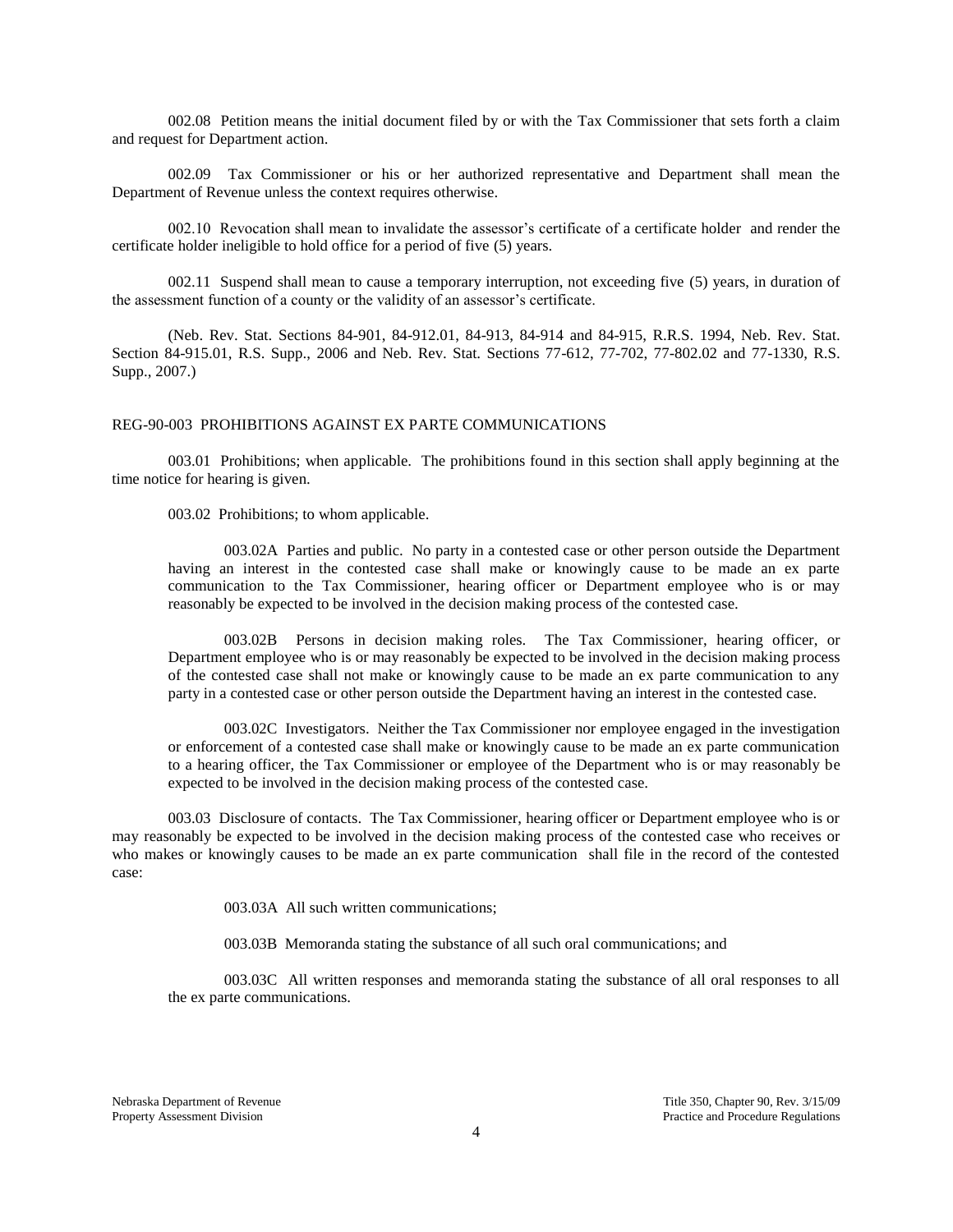003.03D The filing shall be made within two working days of the receipt or making of the ex parte communication. Notice of the filing, with an opportunity to respond, shall be given to all parties of record.

003.03E Filing and notice of filing shall not be considered on the record and reasonable notice for purposes of the definition of ex parte communication.

(Neb. Rev. Stat. Sections 84-901, 84-913, 84-913.04 and 84-914, R.R.S. 1994 and Neb. Rev. Stat. Section 77- 702, R.S. Supp., 2007.)

#### REG-90-004 INTERVENTION IN A CONTESTED CASE

004.01 Intervention in a contested case shall be allowed when the following requirements are met:

004.01A A petition for intervention must be submitted in writing to the hearing officer or designee at least five days prior to the hearing. Copies must be mailed by the petitioner for intervention to all parties named in the hearing officer's notice of hearing;

004.01B The petition must state facts demonstrating that the petitioner's legal rights, duties, privileges, immunities, or other legal interests may be substantially affected by the proceeding or that the petitioner qualifies as an intervenor under any provision of law; and

004.01C The hearing officer or designee must determine that the interest of justice and the orderly and prompt conduct of the proceedings will not be impaired by allowing the intervention.

004.02 The hearing officer or designee may grant a petition for intervention at any time upon determining that the intervention sought is in the interest of justice and will not impair the orderly and prompt conduct of the proceedings.

004.03 If a petitioner qualifies for intervention, the hearing officer or designee may impose conditions upon the intervenor's participation in the proceedings, either at the time intervention is granted or at any subsequent time. Those conditions may include:

004.03A Limiting the intervenor's participation to designated issues in which the intervenor has a particular interest demonstrated by the petition;

004.03B Limiting the intervenor's use of discovery, cross-examination, and other procedures so as to promote the orderly and prompt conduct of the proceedings; and

004.03C Requiring two or more intervenors to combine their presentation of evidence and argument, cross-examination, discovery, and other participation in the proceedings.

004.04 The hearing officer or designee, at least twenty-four (24) hours before the hearing, shall issue an order granting or denying each pending petition for intervention, specifying any conditions and briefly stating the reasons for the order.

004.04A The hearing officer or designee may modify the order at any time, stating the reasons for the modification.

004.04B The hearing officer or designee shall promptly give notice of an order granting, denying, or modifying intervention and to all parties.

Nebraska Department of Revenue Title 350, Chapter 90, Rev. 3/15/09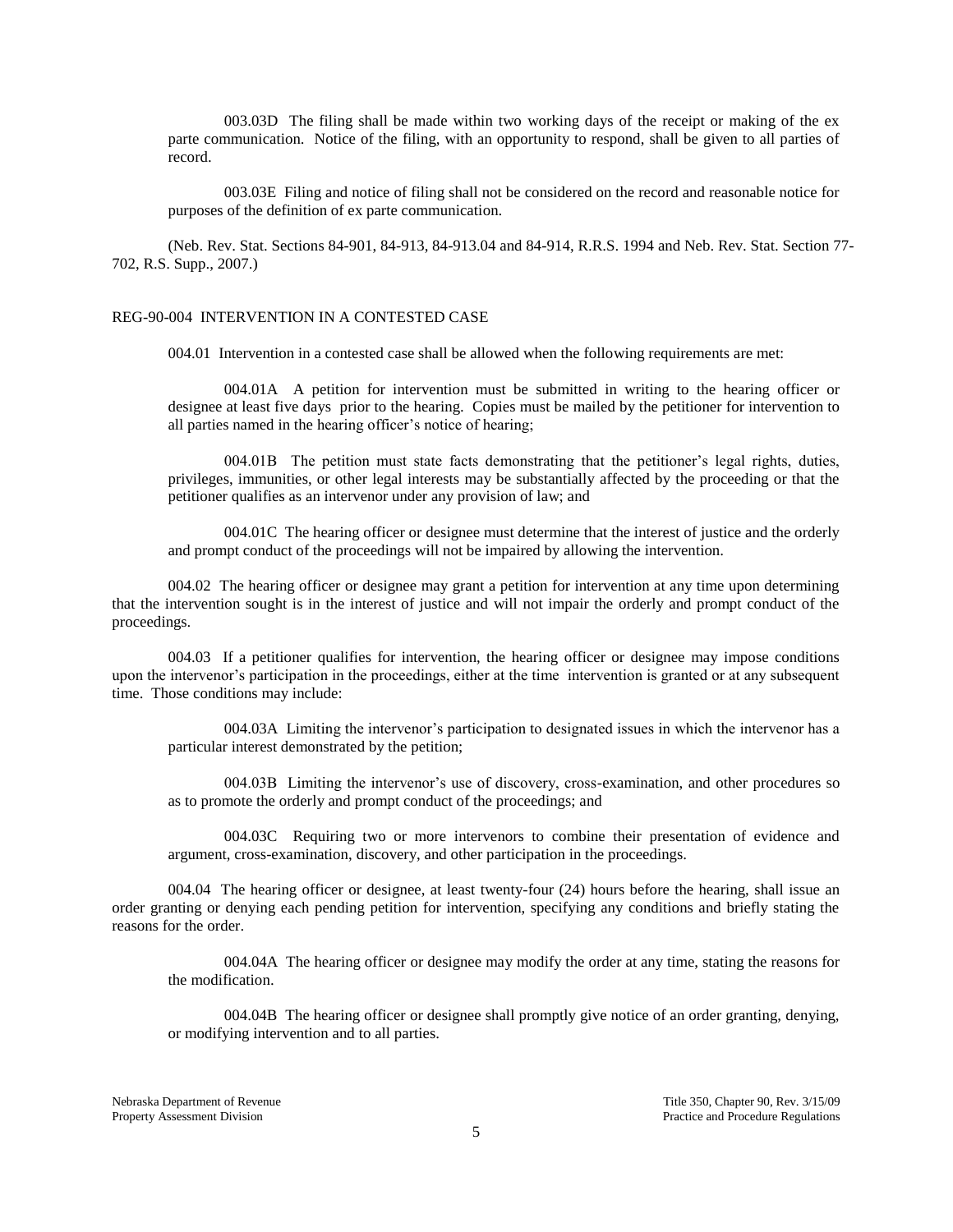(Neb. Rev. Stat. Section 84-912.02, R.R.S. 1994, and Neb. Rev. Stat. Sections 77-612, 77-702, 77-802.02 and 77-1330, R.S. Supp., 2007.)

## REG-90-005 COMMENCEMENT OF A CONTESTED CASE

005.01 A contested case before the Tax Commissioner shall begin with the filing of a petition and request for hearing with the Department of Revenue. The petition is the initial document filed by or with the Department that sets forth a claim and request for action on the part of the Tax Commissioner or Department of Revenue.

005.02 The parties to a contested case shall be the petitioner or person by whom a contested case is brought and the respondent or person against whom a contested case is brought.

005.03 A party may appear on his or her own behalf in a contested case proceeding or may be represented by an attorney or other representative as permitted by law.

005.04 The pleadings in a contested case may include a petition, answer, reply, notice, motion, stipulation, objection, order, or other formal written document filed in a proceeding before an agency. Any pleading filed in a contested case shall meet the following requirements:

005.04A The pleading shall contain a heading specifying the name of the agency and the title or nature of the pleading, shall state material factual allegations and state concisely the action the Tax Commissioner is being requested to take, shall contain the name and address of the petitioner, and shall be signed by the party filing the pleading, or when represented by an attorney, the signature of the attorney. In instances where the Department of Revenue provides a form for the purposes of requesting agency action, the use of that form shall satisfy the above-described requirements.

005.04A(1) Attorneys shall also include their address, telephone number and bar number.

005.04A(2) The initial petition shall also contain the name and address of the respondent.

05.04B All pleadings, with the exception of those for which a form prepared by the Department of Revenue are used, shall be made on white, letter-sized  $(8 \frac{1}{2} \times 11)$  paper and shall be legibly type-written, photostatically reproduced, printed or handwritten. If handwritten, a pleading must be written in ink.

005.05 All pleadings shall be timely filed with the Department of Revenue at its official office in Lincoln, Nebraska. Filing may be accomplished by personal delivery or by first class or certified mail and will be received during regular office hours of the agency. For the purposes of these regulations, a filing is considered timely if it bears a U.S. postmark date on or before the date set forth for filing the pleading by statute, regulation, directive or order of the Tax Commissioner or his or her designate.

005.06 The Department of Revenue shall serve a copy of the petition on each respondent listed in the petition personally or by first-class or certified mail. Each respondent who chooses to file a responsive pleading must do so within thirty (30) days from the date of personal service or the date of agency mailing of the petition.

005.07 All pleadings subsequent to the initial petition shall be served by the party filing such pleading upon all attorneys of record or other representatives of record and upon all unrepresented parties. Service shall be made personally or by first-class or certified mail. Written proof of such service shall be filed with the agency.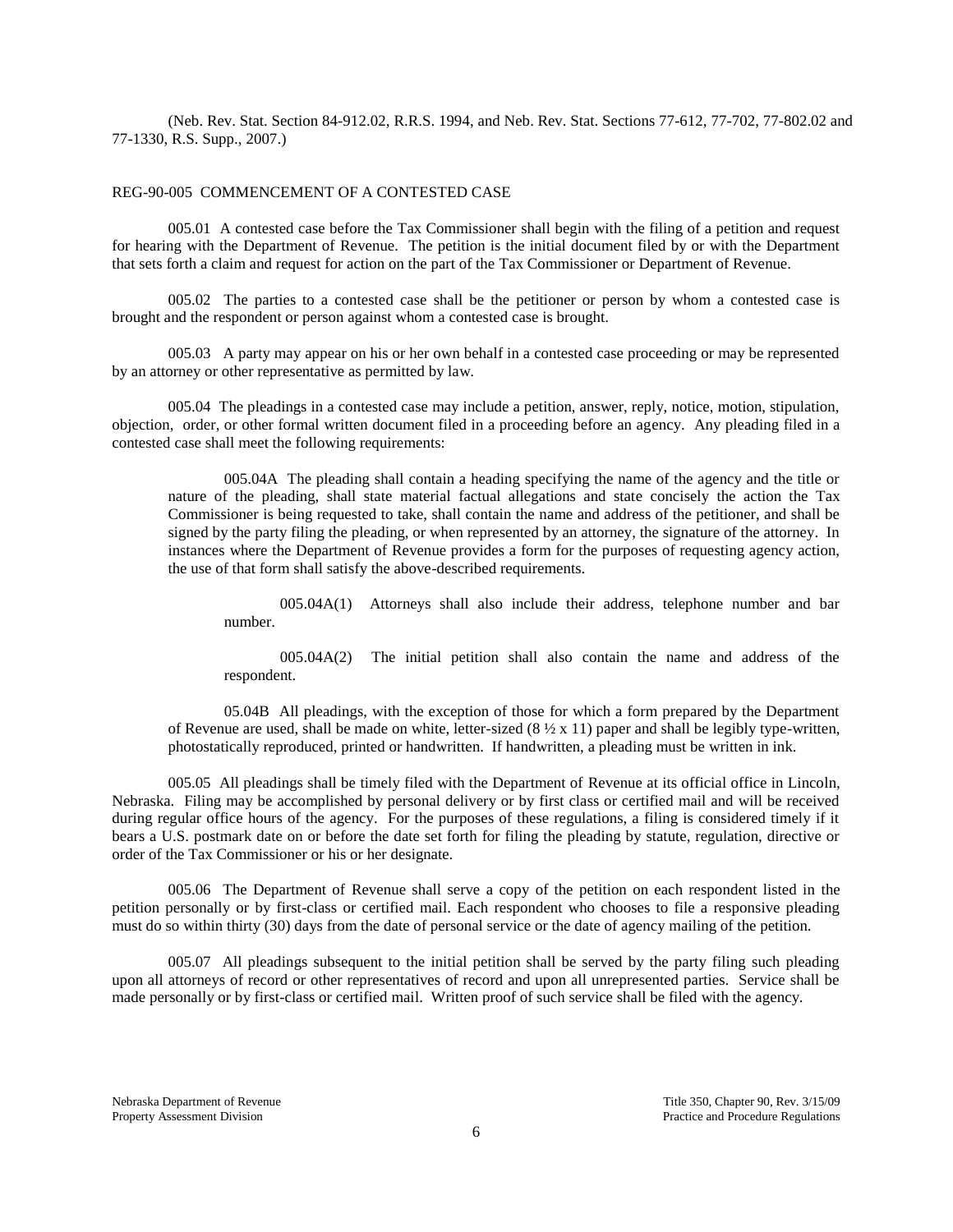005.08 Unless state law provides that a hearing is not required, a hearing date shall be set by the Department of Revenue pursuant to statutory requirements. A written notice of the time and place of hearing and the name of the hearing officer, if known, shall be served by the agency upon all attorneys of record or other representatives of record and upon all unrepresented parties. The notice must include proof of such service and will be filed with the Department of Revenue.

005.09 In computing time prescribed or allowed by this regulation, or by any applicable statute in which the method of computing time is not specifically provided, days will be computed by excluding the day of the act or event and including the last day of the period. If the last day of the period falls on a Saturday, Sunday, or state holiday, the period shall include the next working day. For a filing to be considered timely filed, it shall be personally served or mailed bearing a postmark on or before the applicable filing date.

(Neb. Rev. Stat. Sections 84-901, 84-912.01, 84-912.02 and 84-913, R.R.S. 1994, Neb. Rev. Stat. Section 84- 915.01, R.S. Supp., 2006 and Neb. Rev. Stat. Section 77-612, 77-702, 77-802.02 and 77-1330, R.S. Supp., 2007.)

#### REG-90-006 HEARING OFFICER; CRITERIA

006.01 The Tax Commissioner may delegate to a hearing officer the functions of conducting a prehearing conference and/or hearing and submitting a recommended decision to the Tax Commissioner. However, in any contested case in which the Tax Commissioner is statutorily required to issue an order, the final order shall be issued by the Tax Commissioner.

006.02 A person who has served as investigator, prosecutor, or advocate in a contested case or in its prehearing stage may not serve as hearing officer or assist or advise a hearing officer in the same proceeding except as provided in REG-90-006.04.

006.03 A person who is subject to the authority, direction, or discretion of one who has served as investigator, prosecutor, or advocate in a contested case or in its prehearing stage may not serve as hearing officer or assist or advise a hearing officer in the same manner proceeding except as provided in REG-90-006.04.

006.04 If all parties consent, a person who has served as, or who is subject to the authority, direction, or discretion of one who has served as investigator, prosecutor, or advocate in a contested case or in its prehearing stage may assist a hearing officer in the preparation of orders.

006.05 A person who has participated in a determination of probable cause or other equivalent preliminary determination in a contested case may serve as hearing officer or assist or advise a hearing officer in the same proceeding.

006.06 A person may serve as hearing officer at successive stages of the same contested case.

(Neb. Rev. Stat. Sections 84-901, 84-912.01, 84-912.02, 84-913, 84-913.01, 84-913.02, 84-913.04, 84-914 and 84-915, R.R.S. 1994, Neb. Rev. Stat. Sections 84-913.03 and 84-915.01, R.S. Supp., 2006 and Neb. Rev. Stat. Sections 77-612, 77-702, 77-802.02 and 77-1330, R.S. Supp., 2007.)

#### REG-90-007 PREHEARING PROCEDURES

007.01 Prehearing conferences and orders. The Tax Commissioner or a hearing officer designated to conduct a hearing may determine, subject to these rules and regulations, whether a prehearing conference will be conducted. If a prehearing conference is not held, the Tax Commissioner or a hearing officer for the hearing may issue a prehearing order, based on the pleadings, to regulate the conduct of the proceedings.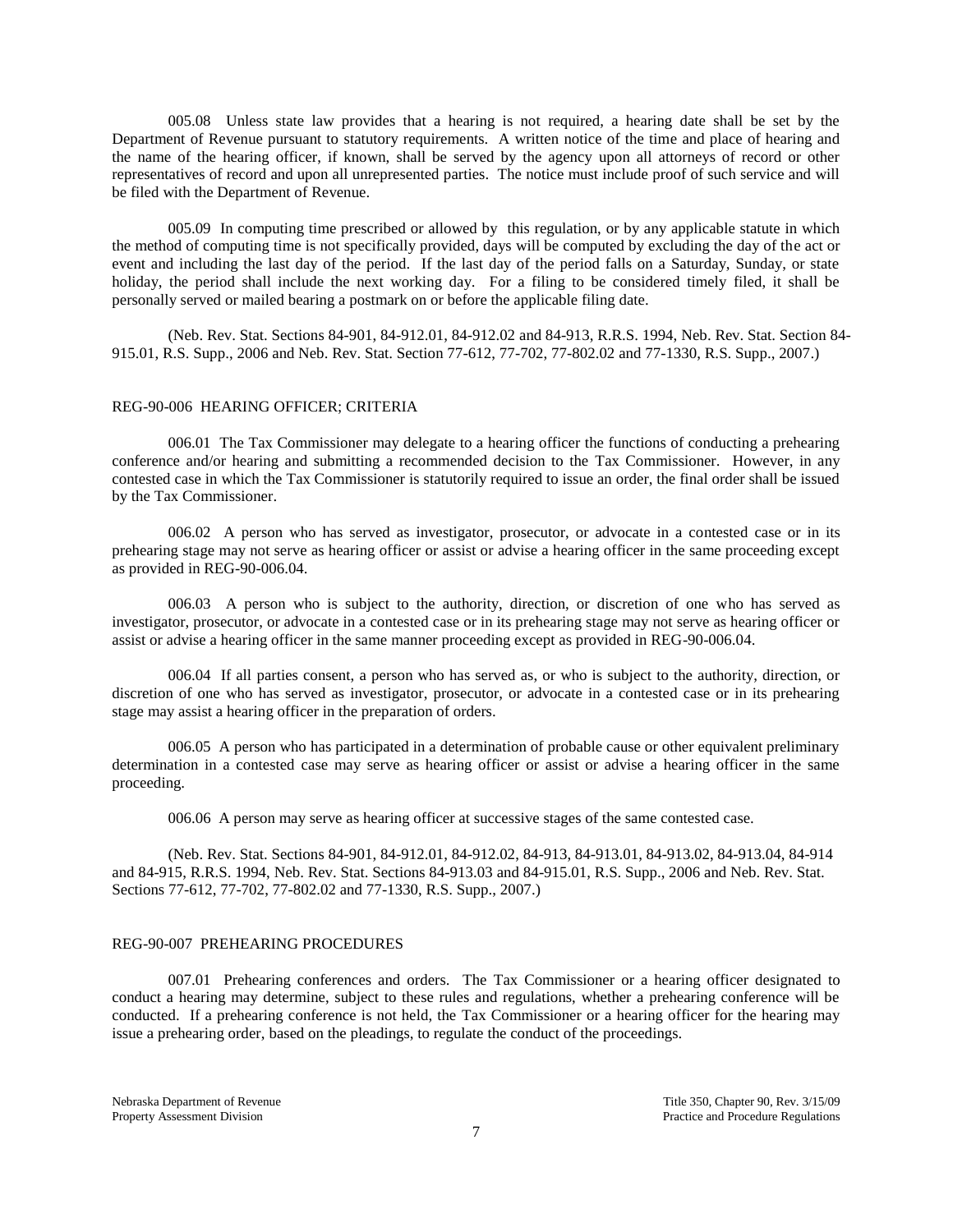007.01A If a prehearing conference is conducted:

007.01A(1) The Tax Commissioner or hearing officer shall promptly notify the Department of Revenue of the determination that a prehearing conference will be conducted. The Tax Commissioner may assign a hearing officer for the prehearing conference; and

007.01A(2) The Tax Commissioner or hearing officer for the prehearing conference shall set the time and place of the conference and give reasonable written notice to all parties and to all persons who have filed written petitions to intervene in the matter. The Department of Revenue shall give notice to other persons entitled to notice. Such notice shall include the following:

007.01A(2)(a) The names and mailing addresses of all parties and other persons to whom notice is being given by the hearing officer;

007.01A(2)(b) The name, official title, mailing address, and telephone number of any counsel or employee who has been designated to appear for the Department of Revenue;

 $007.01A(2)(c)$  The official file or other reference number, the name of the proceeding, and a general description of the subject matter;

 $007.01A(2)(d)$  A statement of the time, place, and nature of the prehearing conference;

 $007.01A(2)(e)$  A statement of the legal authority and jurisdiction under which the prehearing conference and the hearing are to be held;

 $007.01A(2)(f)$  The name, official title, mailing address, and telephone number of the hearing officer for the prehearing conference;

 $007.01A(2)(g)$  A statement that a party who fails to attend or participate in a prehearing conference, hearing, or other stage of a contested case or who fails to make a good faith effort to comply with a prehearing order may be held in default under the Administrative Procedure Act; and

 $007.01A(2)$ (h) Any other matters that the hearing officer considers necessary to expedite the proceedings.

007.01B The Tax Commissioner or hearing officer shall conduct a prehearing conference, as may be appropriate, to deal with such matter as exploration of settlement possibilities, preparation of stipulations, clarification of issues, rulings on identity and limitation of the number of witnesses, objections to proffers of evidence, determination of the extent to which direct evidence, rebuttal evidence, or crossexamination will be presented in written form and the extent to which telephone, television, or other electronic means will be used as a substitute for proceedings in person, order of presentation of evidence and cross-examination, rulings regarding issuance of subpoenas, discovery orders, and protective orders, and such other matters as will promote the orderly and prompt conduct of the hearing. The Tax Commissioner or hearing officer shall issue a prehearing order incorporating the matters determined at the prehearing conference.

007.01C The Tax Commissioner or hearing officer may conduct all or part of the prehearing conference by telephone, television, or other electronic means if each participant in the conference has an opportunity to participate in, to hear, and, if technically feasible, to see the entire proceeding while it is taking place.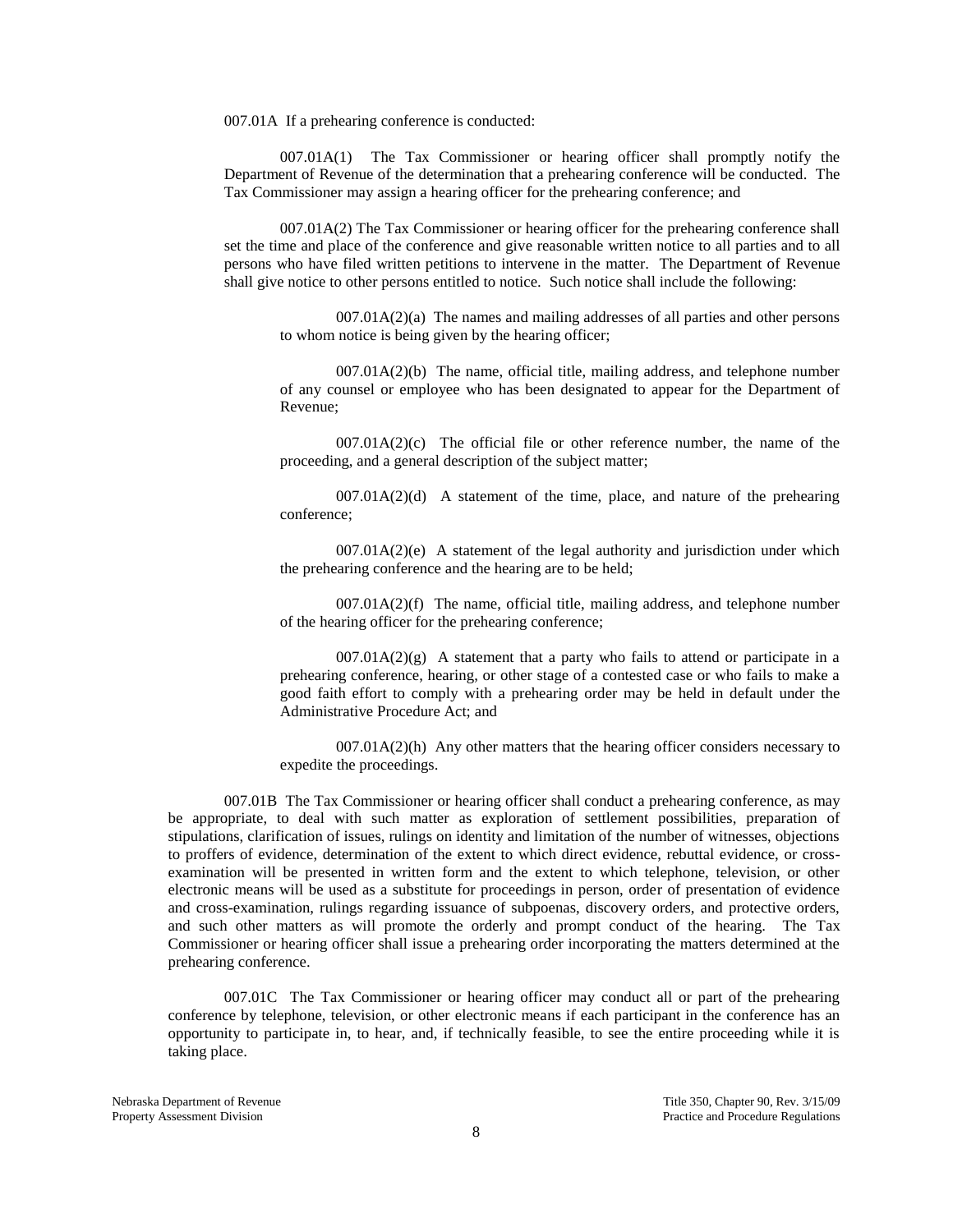007.02 Discovery in contested cases.

007.02A The Tax Commissioner or hearing officer, at the request of any party or upon the motion of the Tax Commissioner or hearing officer may issue subpoenas, discovery orders, and protective orders pursuant to the rules of civil procedure except as may otherwise be prohibited by law. Subpoenas and orders issued under this subsection may be enforced by the district court.

007.02B Any prehearing motion to compel discovery, motion to quash, motion for protective order or other discovery-related motion shall:

007.02B(1) Quote the interrogatory, request, question, or subpoena at issue, or be accompanied by a copy of the interrogatory, request, subpoena or excerpt of a deposition;

007.02B(2) State the reasons supporting the motion;

007.02B(3) Be accompanied by a statement setting forth the steps or efforts made by the moving party or his or her counsel to resolve by agreement the issues raised and that agreement has not been achieved; and

007.02B(4) Be filed with the Tax Commissioner. The moving party must serve copies of all such motions to all parties to the contested case.

007.02C Other than is provided in REG-90-007.02B(4) above, discovery materials need not be filed with the Tax Commissioner.

007.03 Continuances. The Tax Commissioner or hearing officer may, in his or her discretion, grant extensions of time or continuances of hearings upon the hearing officer's own motion or at the timely request of any party for good cause shown. A party must file a written motion for continuance which states in detail the reasons why a continuance is necessary and serve a copy of the motion on all other parties.

007.03A Good cause. Good cause for an extension of time or continuance may include, but is not limited to, the following:

007.03A(1) Illness of the party, legal counsel or witness;

007.03A(2) A change in legal representation; or,

007.03A(3) Settlement negotiations are underway.

007.04 Amendments.

007.04A A petition may be amended at any time before an answer is filed or is due if notice is given to the respondent or his or her attorney. In all other cases, a petitioner must request permission to amend from the Tax Commissioner or hearing officer.

007.04B The Tax Commissioner or hearing officer may also allow, in his or her discretion, the filing of supplemental pleadings alleging facts material to the case occurring after the original pleadings were filed. The Tax Commissioner or hearing officer may also permit amendment of pleadings where a mistake appears or where amendment does not materially change a claim or defense.

007.05 Informal Disposition. Unless otherwise precluded by law, informal disposition may be made a part of any contested case by stipulation, agreed settlement, consent order, or default.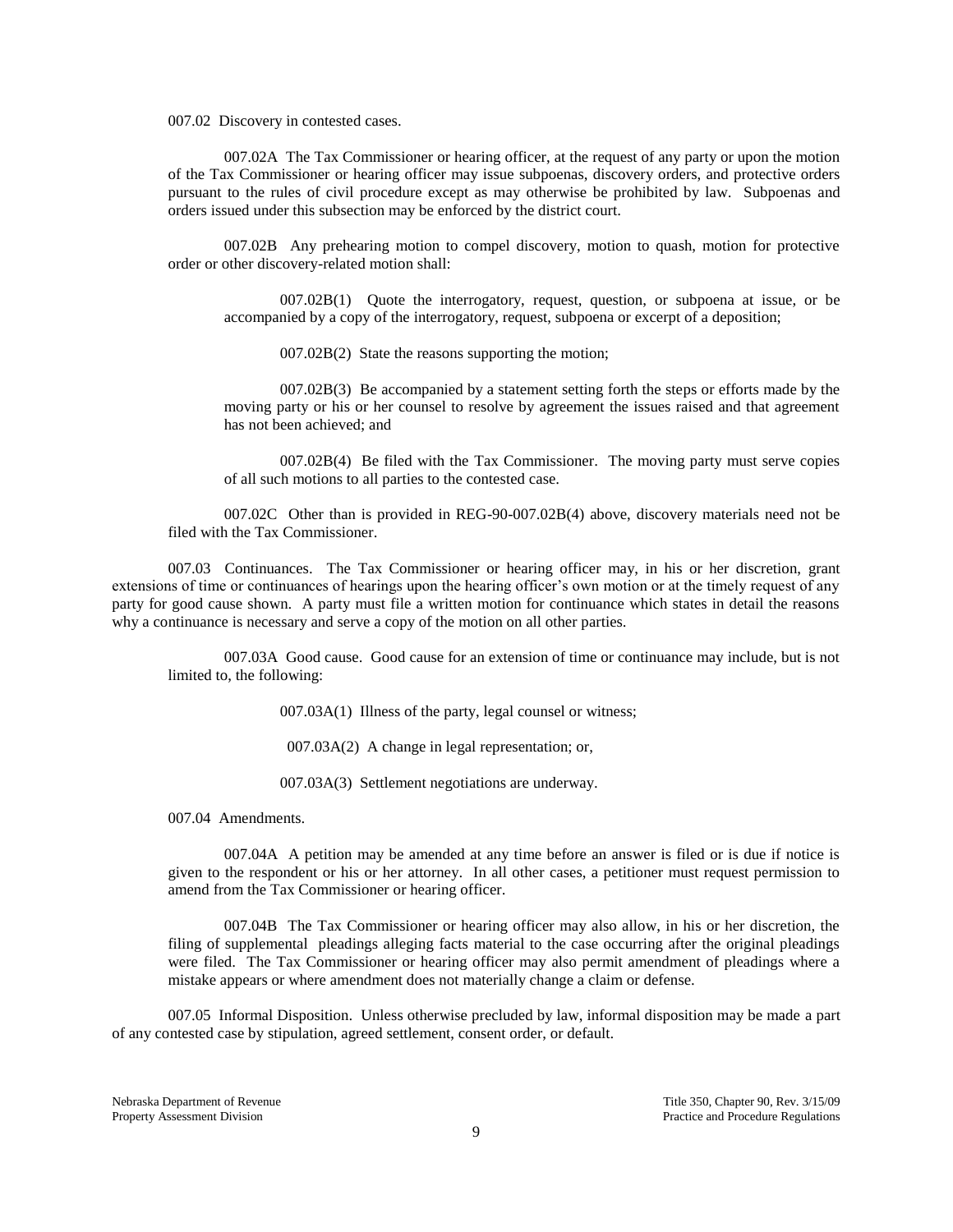(Neb. Rev. Stat. Sections 84-901, 84-912.01, 84-912.02, 84-913, 84-913.01, 84-913.02 and 84-914, R.R.S. 1994, Neb. Rev. Stat. Section 84-915.01, R.S. Supp., 2006 and Neb. Rev. Stat. Sections 77-612, 77-702, 77-802.02 and 77-1330, R.S. Supp., 2007.)

## REG-90-008 CONDUCTING A CONTESTED CASE HEARING

008.01 Order. At the discretion of the Tax Commissioner or hearing officer, the hearing may be conducted in the following order:

008.01A The hearing is called to order by the Tax Commissioner or hearing officer. Any preliminary motions, stipulations or agreed orders will be heard.

008.01B Each party may be permitted to make an opening statement. Opening statements take place in the same order as the presentation of evidence.

008.01C Presentation of evidence.

008.01C(1) Evidence will be received in the following order:

 $008.01C(1)(a)$  Evidence is presented by the petitioner;

 $008.01C(1)(b)$  Evidence is presented by the respondent;

 $008.01C(1)(c)$  Rebuttal evidence is presented by the petitioner; and

008.01C(1)(d) Surrebuttal evidence is presented by the respondent.

008.01C(2) With regard to each witness who testifies, the following examination may be conducted:

 $008.01C(2)(a)$  Direct examination conducted by the party who calls the witness;

008.01C(2)(b) Cross-examination by the opposing party;

 $008.01C(2)(c)$  Redirect examination by the party who called the witness;

008.01C(2)(d) Recross-examination by the opposing party.

008.01D After the evidence is presented, each party may have opportunity to make a closing argument. Closing arguments shall be made in the same order as the presentation of evidence. Tax Commissioner or hearing officer may request that the parties submit briefs in lieu of closing arguments.

008.02 Evidence.

008.02A In contested cases the Tax Commissioner or hearing officer may admit and give probative effect to evidence which possesses probative value commonly accepted by reasonably prudent persons in the conduct of their affairs and may exclude incompetent, irrelevant, immaterial and unduly repetitious evidence.

008.02B Any party to a hearing before the Tax Commissioner or hearing officer, from which a decision may be appealed to the Tax Equalization and Review Commission, may request that the hearing

Nebraska Department of Revenue Title 350, Chapter 90, Rev. 3/15/09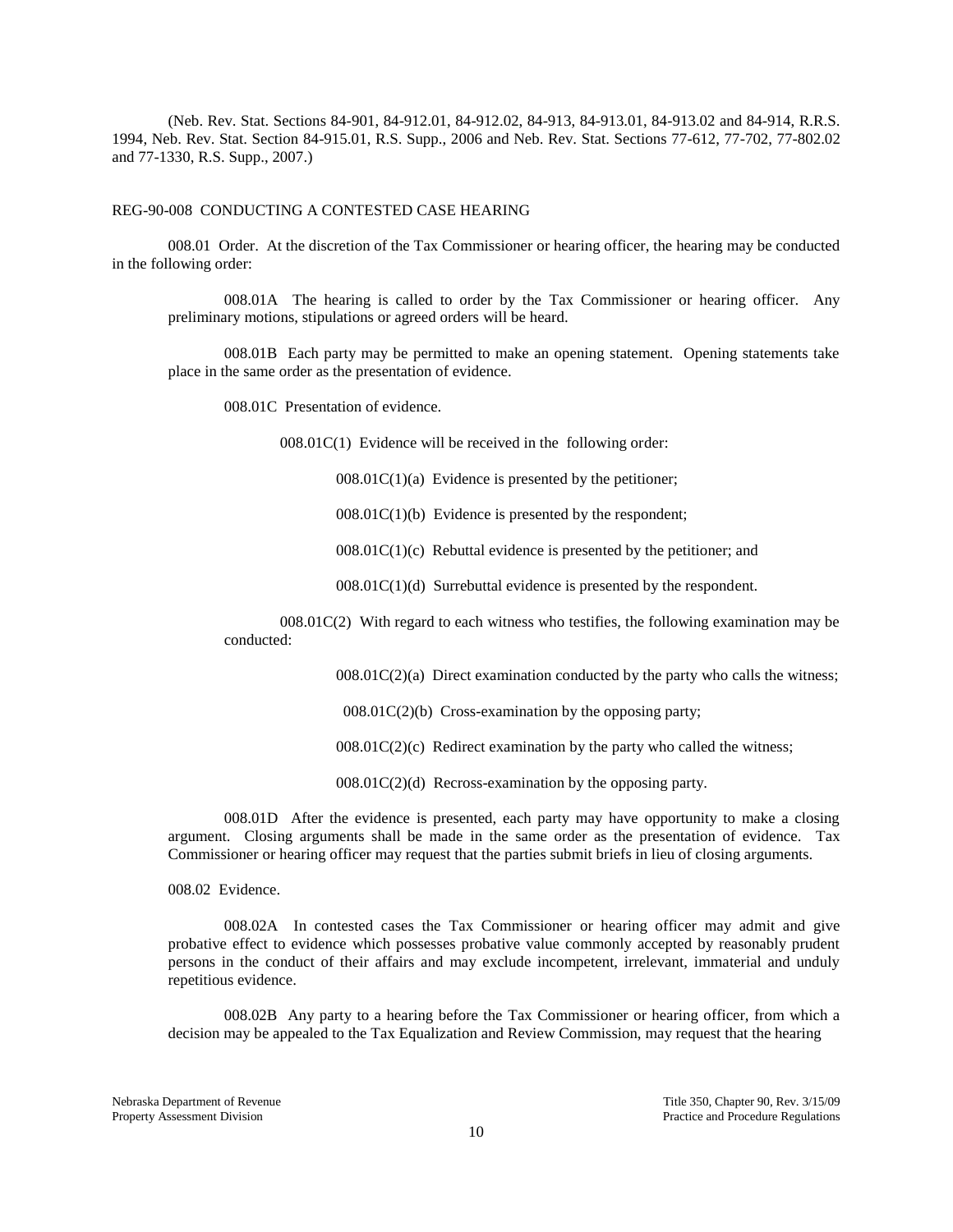be governed by the rules of evidence applicable in the district courts of this state by delivering to the Tax Commissioner at least three days prior to the holding of the hearing a written request therefore and shall be served upon all parties to the contested case. Such request shall include the requesting party's agreement to be liable for the payment of costs incurred thereby and upon any appeal or review thereof, including the cost of court reporting services which the requesting party shall procure for the hearing.

008.02C Documentary evidence may be received in the form of copies or excerpts or incorporated by reference.

008.02D All evidence including records and documents in the possession of the Department of Revenue of which it desires to avail itself shall be made a part of the record in the case. No factual information or evidence other than the record shall be considered in the determination of the case.

008.02E The Tax Commissioner or hearing officer may administer oaths and issue subpoenas pursuant to the rules of civil procedure except as may otherwise be prescribed by law. Subpoenas and orders issued under this subsection may be enforced by the district court.

008.02F The Tax Commissioner or hearing officer shall give effect to the rules of privilege recognized by law.

008.02G The Tax Commissioner or hearing officer may take official notice of cognizable facts and in addition may take official notice of general, technical, or scientific facts within the specialized knowledge of the Tax Commissioner and the rules and regulations adopted and promulgated by the Department of Revenue.

008.02G(1) Parties shall be notified either before or during the hearing or by reference in preliminary reports or otherwise of materials so noticed.

008.02G(2) Parties will be afforded an opportunity to contest facts so noticed.

008.02G(3) The record shall contain a written record of everything officially noticed.

008.02H The Tax Commissioner may utilize his or her experience, technical competence and specialized knowledge in the evaluation of the evidence presented and made part of the record at hearing.

008.03 Conducting the hearing by electronic means. Tax Commissioner or hearing officer may conduct all or part of the hearing by telephone, television, or other electronic means if each participant in the hearing has an opportunity to participate in, to hear, and, if technically feasible, to see the entire proceeding while it is taking place.

008.04 Official record.

008.04A The Department of Revenue shall prepare an official record, which shall include testimony and exhibits, in each contested case, but it shall not be necessary to transcribe the record of the proceedings unless requested for purpose of rehearing or appeal, in which event the transcript and record shall be furnished by the Department of Revenue upon request and tender the cost of preparation.

008.04B The Department of Revenue shall maintain an official record of each contested case under the Administrative Procedures Act for at least four years following the date of the final order.

008.04C The Department of Revenue record shall consist only of the following:

008.04C(1) Notices of all proceedings;

Nebraska Department of Revenue Title 350, Chapter 90, Rev. 3/15/09

Property Assessment Division **Practice and Procedure Regulations** Practice and Procedure Regulations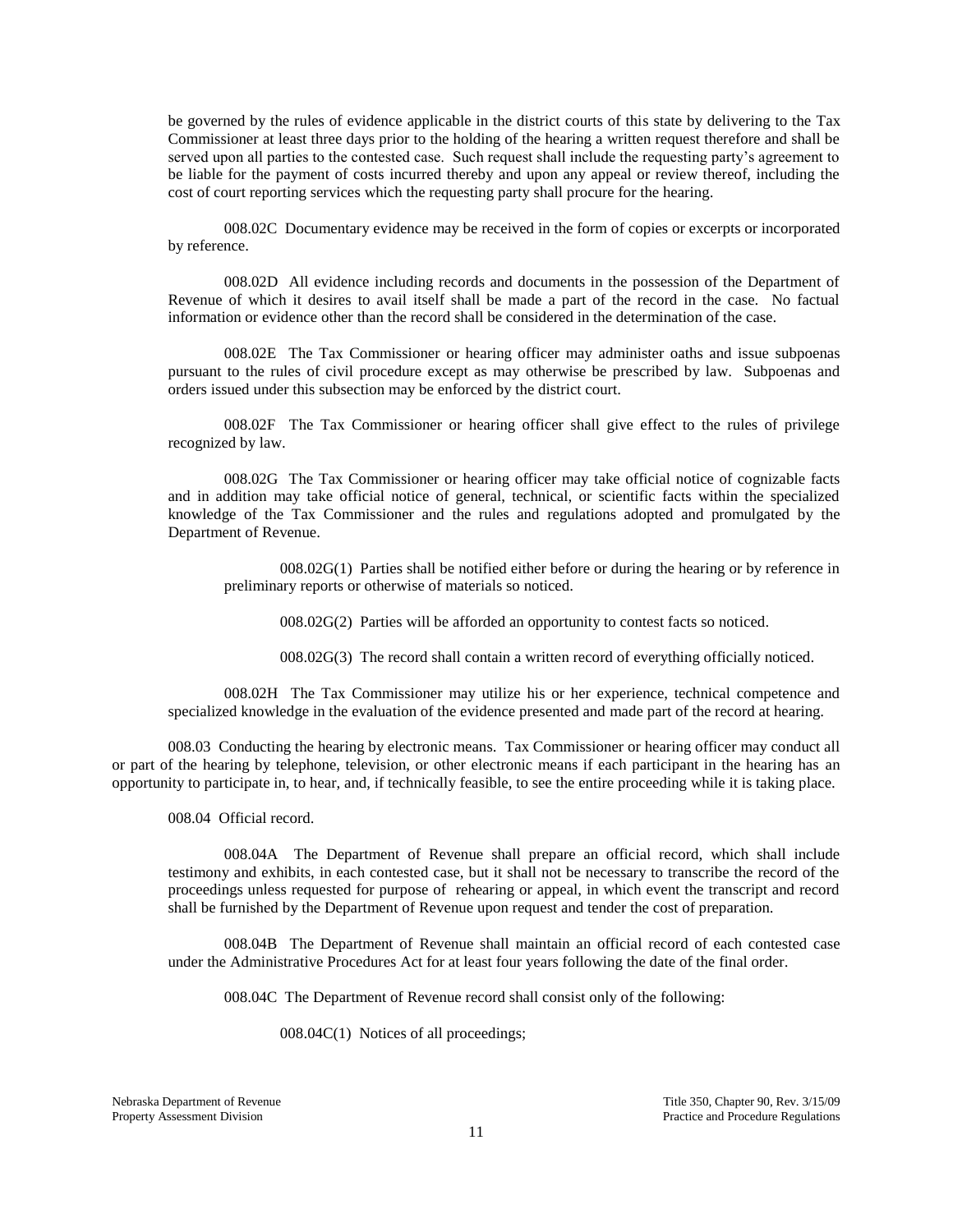008.04C(2) Any pleadings, motions, requests, preliminary or intermediate rulings and orders, and similar correspondence to or from the Department of Revenue pertaining to the contested case;

008.04C(3) The record of the hearing before the Tax Commissioner or his or her designee, including all exhibits and evidence introduced during such hearing, a statement of matters officially noticed by the Tax Commissioner or his or her designee during the proceedings, and all proffers of proof and objections and rulings thereon; and

008.04C(4) The final order.

008.04D As provided in 53 NAC 4, Section 002.03, the Tax Commissioner, hearing officer, or employee of the Department of Revenue who is or may reasonably be expected to be involved in the decision making process of the contested case who receives or who makes or knowingly causes to be made an ex parte communication as set forth in that subsection shall make the appropriate filings which shall be included in the official record of the contested case.

008.04E Except to the extent that the Administrative Procedure Act or another statute provides otherwise, the record of the Department of Revenue shall constitute the exclusive basis for any order issued by the Tax Commissioner in contested cases under the act and for judicial review thereof.

008.05 Costs. All costs of a formal hearing shall be paid by the party or parties against whom a final decision is rendered.

(Neb. Rev. Stat. Sections 84-901, 84-912.01, 84-912.01, 84-913, 84-913.02, 84-913.04, 84-914, 84-915 and 84-915.04, R.R.S. 1994, Neb. Rev. Stat. 84-913.03, R.S. Supp., 2006 and Neb. Rev. Stat. Sections 77-612, 77-702, 77-802.02 and 77-1330, R.S. Supp., 2007.)

### REG-90-009 DECISION AND ORDER IN A CONTESTED CASE

009.01 Every decision and order adverse to a party to the proceeding, rendered by the Tax Commissioner in a contested case, shall be in writing or stated in the record and shall be accompanied by findings of fact and conclusions of law.

009.02 The decision and order should include:

009.02A The name of the Tax Commissioner and name of the proceeding;

009.02B The time and place of the hearing;

009.02C The names of all parties or their attorneys who entered an appearance at the hearing;

009.02D The findings of fact consisting of a concise statement of the conclusions upon each contested issue of fact;

009.02E The conclusions of law consisting of the applications of the controlling law to the facts found and the legal results arising therefrom; and

009.02F The order consisting of the action taken by the Department of Revenue as a result of the facts found and the legal conclusions arising therefrom.

Nebraska Department of Revenue Title 350, Chapter 90, Rev. 3/15/09